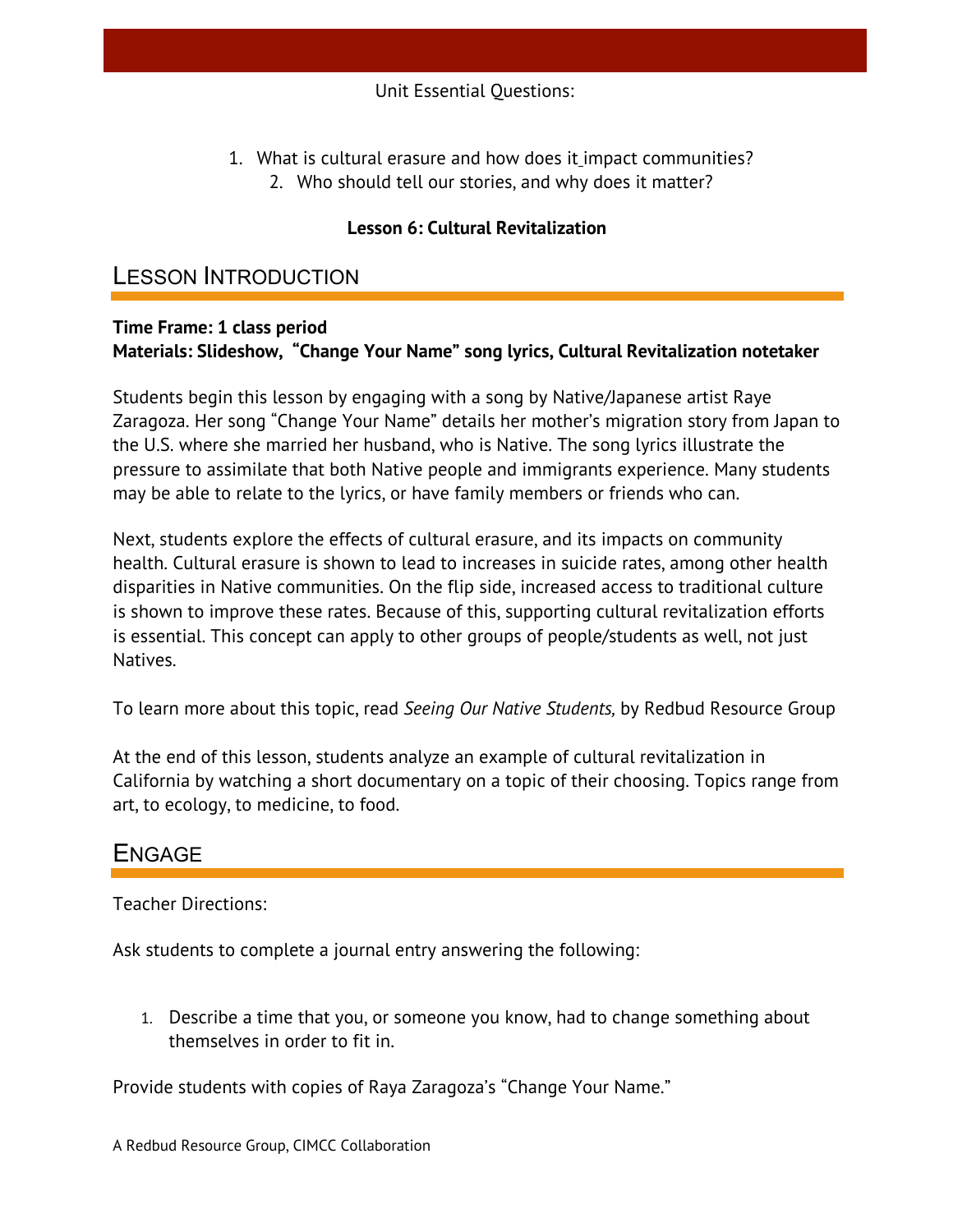Have students read and/or listen to the song, and discuss the following:

- 1. What does it tell us about erasure?
- 2. What does it tell us about resilience?

Discussion Tips: Students will notice examples of both resilience and assimilation in the lyrics. The lyrics are likely relatable to students from lots of different backgrounds, not just Native students. Students whose families have had to immigrate or migrate away from their ancestral homelands, who have had to learn a new language, change professions, or assimilate in other ways, should be encouraged to reflect on those experiences.

## **EXPLAIN**

Teacher Directions:

Review the definition of erasure/cultural erasure with students on **slide 5.**

Next, lead students through an analysis of the data presented on **slide 6.** 

Students will notice that 100% of Native languages in the U.S. are in danger. Students might wonder why this is. Challenge students to consider the relationship between land loss, dehumanization, and language loss. Ask students to consider the impact that language loss can have on a community or culture.

Review the definition of revitalize/cultural revitalization with students on **slide 7.**

# **EXPLORE**

Teacher Directions:

Guide students to the Tending the Wild episodes on the KCET website. Link: https://www.kcet.org/shows/tending-the-wild

Provide students copies of the **"Cultural Revitalization"** notetaker, located at the bottom of this lesson.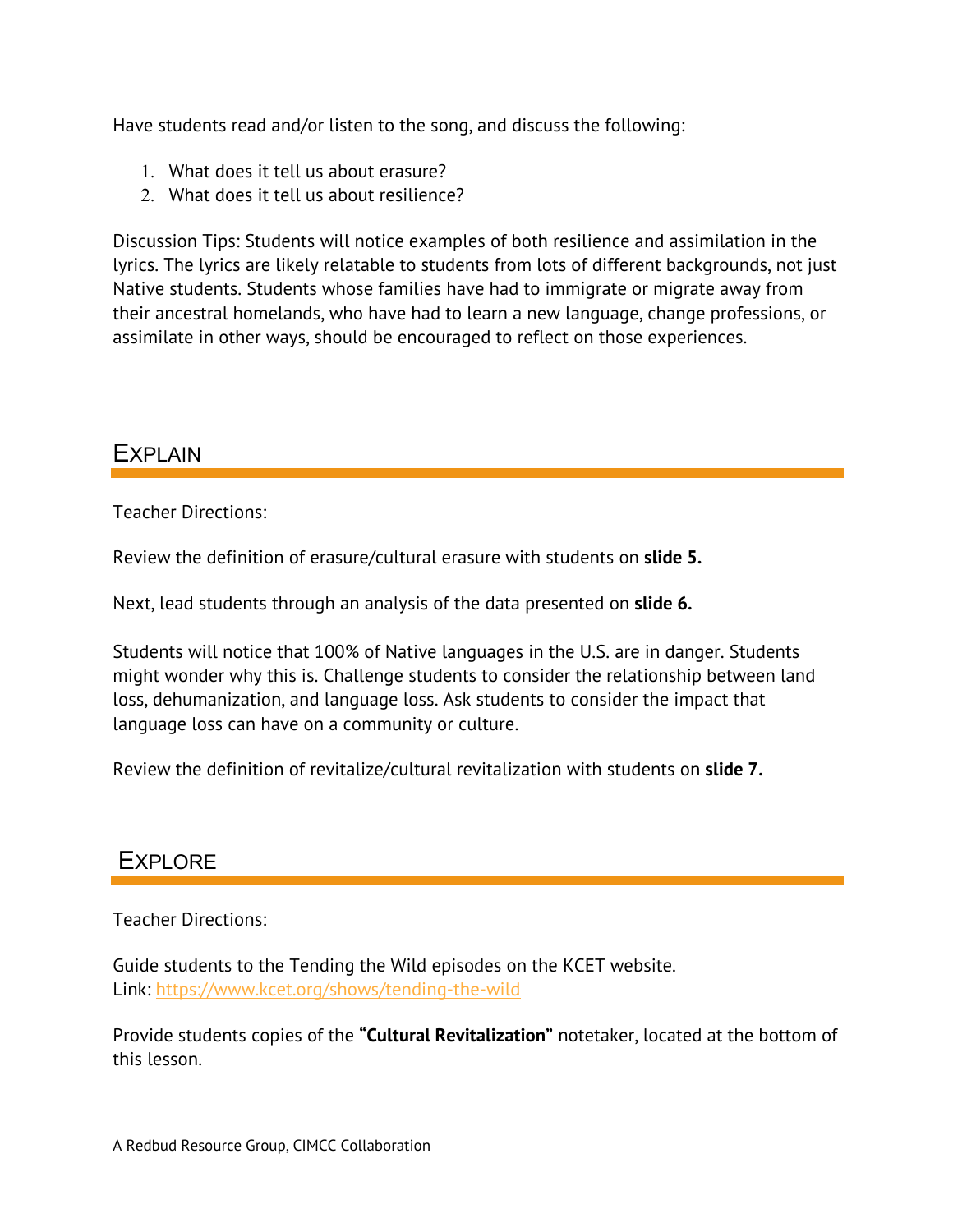Allow students to pick an episode that interests them. Provide time for students to watch the episode, and take notes on their notetaker.

\*You may allow students to create a visual representation of the episode, based on their notes.\*

## ELABORATE

Teacher Directions:

Allow students to share the information they gathered about their episode with a partner.

## EVALUATE

Teacher directions:

As a class, discuss the essential questions explored in this unit:

- 1. What is one way that Native people are reclaiming their cultures and increasing visibility?
- 2. How can cultural visibility support all people?

## **VOCABULARY**

**Reclaim:** retrieve or recover (something previously lost, given, or paid); obtain the return of.

**Resilience:** the capacity to recover quickly from difficulties; toughness.

**Revitalize:** imbue (something) with new life and vitality.

## **STANDARDS**

#### **Common Core:**

A Redbud Resource Group, CIMCC Collaboration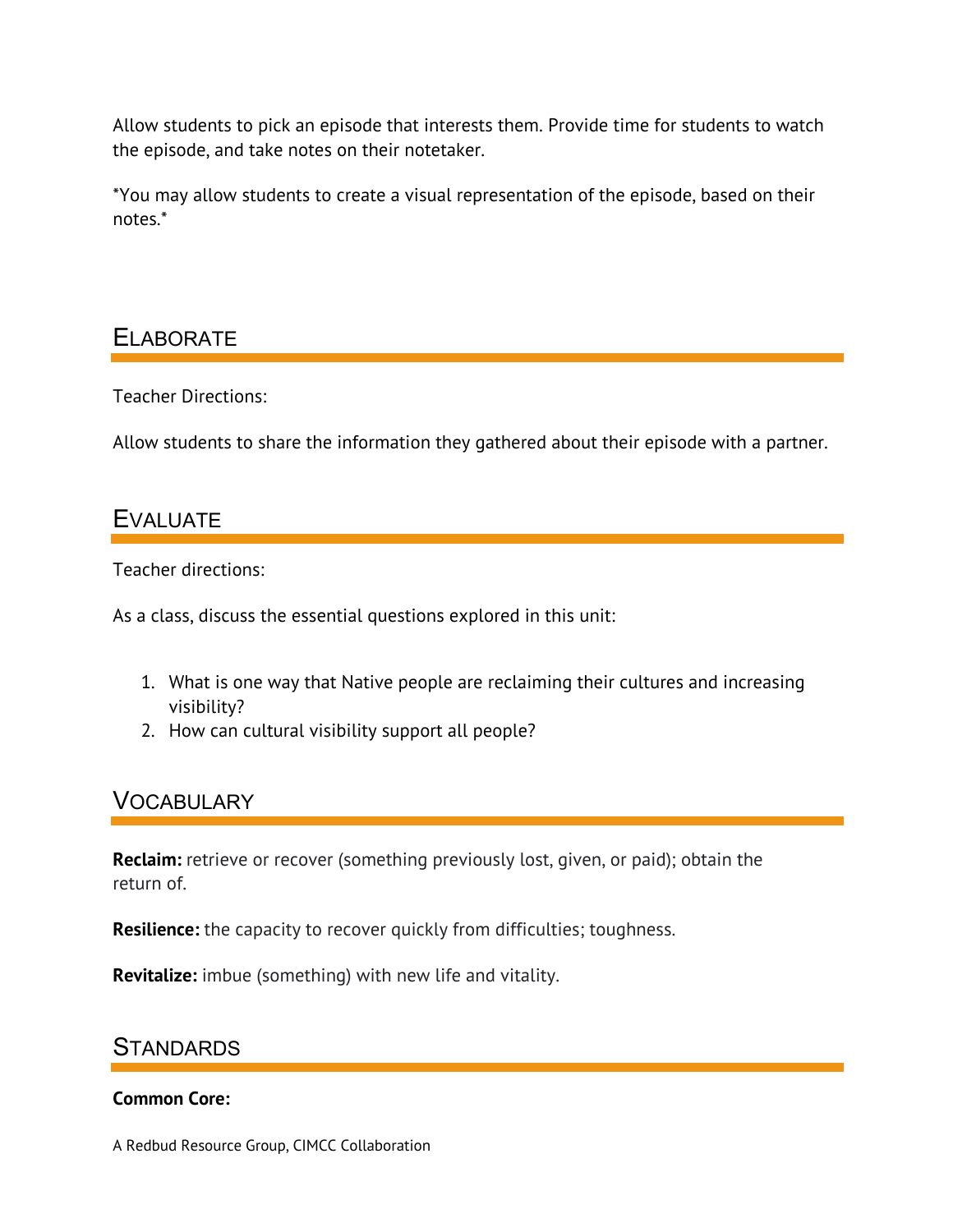### CCSS.ELA-LITERACY.RL.9-10.2

Determine a theme or central idea of a text and analyze in detail its development over the course of the text, including how it emerges and is shaped and refined by specific details; provide an objective summary of the text.

### CCSS.ELA-LITERACY.RI.9-10.7

Analyze various accounts of a subject told in different mediums (e.g., a person's life story in both print and multimedia), determining which details are emphasized in each account.

#### CCSS.ELA-LITERACY.RH.9-10.6

Compare the point of view of two or more authors for how they treat the same or similar topics, including which details they include and emphasize in their respective accounts.

#### CCSS.ELA-LITERACY.RL.9-10.4

Determine the meaning of words and phrases as they are used in the text, including figurative and connotative meanings; analyze the cumulative impact of specific word choices on meaning and tone (e.g., how the language evokes a sense of time and place; how it sets a formal or informal tone).

Vocabulary:

### CCSS.ELA-LITERACY.RL.9-10.5

Analyze how an author's choices concerning how to structure a text, order events within it (e.g., parallel plots), and manipulate time (e.g., pacing, flashbacks) create such effects as mystery, tension, or surprise.

### **Seven Essential Understandings:**

Essential Understanding 2 - There is great diversity among individual American Indians as identity is developed, defined and redefined by entities, organizations and people. A continuum of Indian identity, unique to each individual, ranges from assimilated to traditional. There is no generic American Indian.

Essential Understanding 3 - The ideologies of Native traditional beliefs and spirituality persist into modern day life as tribal cultures, traditions, and languages are still practiced by many American Indian people and are incorporated into how tribes govern and manage their affairs. Additionally, each tribe has its own oral histories, which are as valid as written histories. These histories pre-date European contact, i.e., the "discovery" of North America.

Essential Understanding 5 - There were many federal policies put into place throughout American history that have affected Indian people and still shape who they are today. Many of these policies conflicted with one another. Much of Indian history can be related through several major federal policy periods: Colonization/Colonial Period 1492 – 1800s;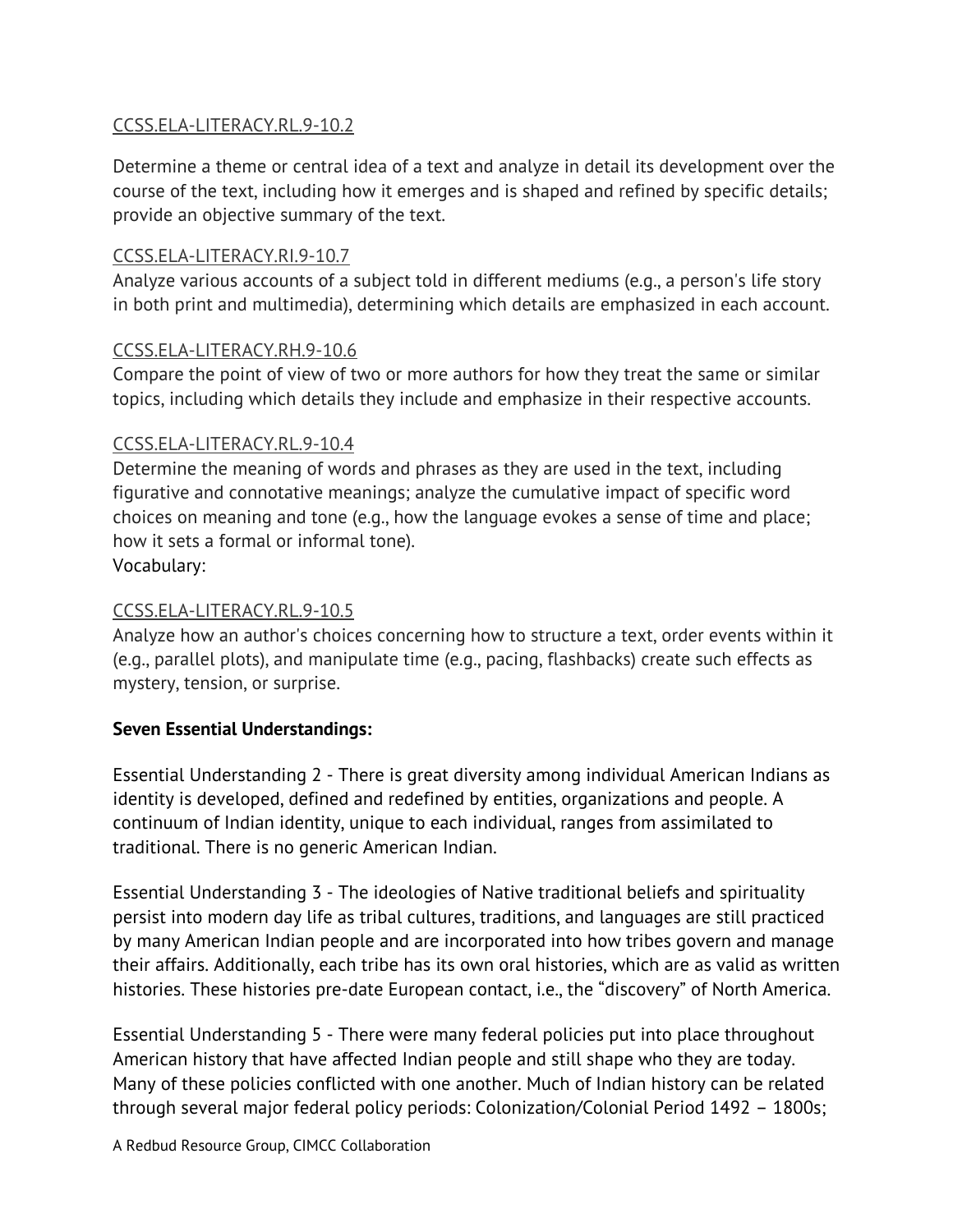Treaty Period 1789 – 1871; Assimilation Period - Allotment and Boarding School 1879 – 1934; Tribal Reorganization Period 1934 – 1958; Termination and Relocation Period 1953 – 1971; Self-determination Period 1968 – Present.

### **SOURCES**

*KCET: https://www.kcet.org/shows/tending-the-wild*

### **MATERIALS**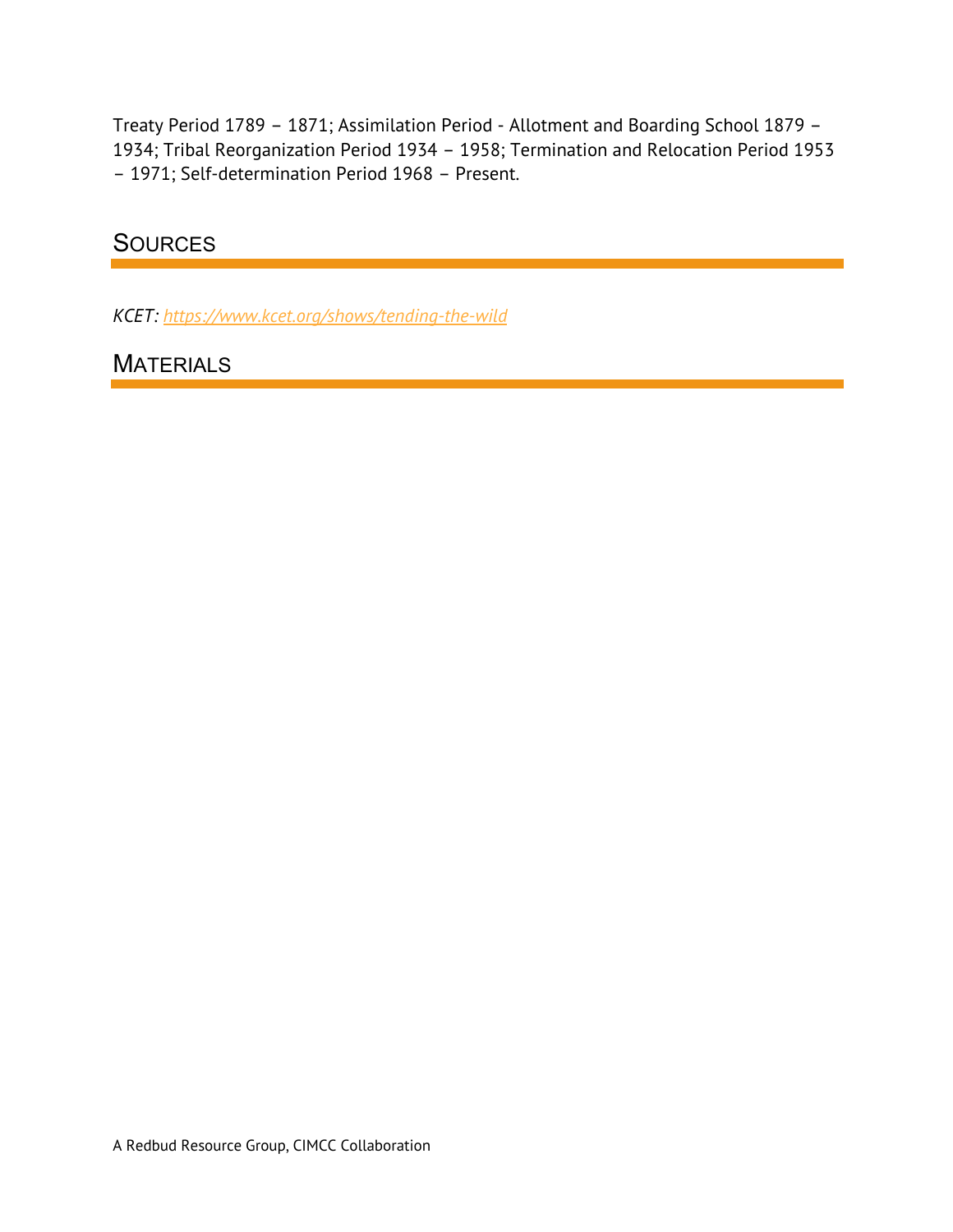"Change Your Name" Raye Zaragoza

Raye Zaragoza is a singer/songwriter of Native and Japanese descent. Her song "Change Your Name" explores the themes of assimilation and cultural erasure. Her lyrics discuss a the ways that migration impact culture, often leading to cultural loss.

Many people, including Native people, were forced to change their names during the Mission system, and during colonization. For some Native communities, this step was the first step in complete language loss. Native communities who were forcibly removed from their homes also experienced cultural shifts, as they assimilated into mainstream American society.

Lyrics

On a boat from Japan Five stitches in my head To America to meet my Dad Holding on to paper dolls Different food and different talk I wonder if I'll like this new land Holding on to what Mama said to me They may change your name They may change your name To something they can say But you're gonna be okay We arrive one room flat Between Columbus and Amsterdam I see other girls but I don't look like them Papa opens up a store Selling smokes and trinkets from back home Searching for some form of an American dream Holding on to what mama said to me They may change your name They may change your name To something they can say But you're gonna be okay

A Redbud Resource Group, CIMCC Collaboration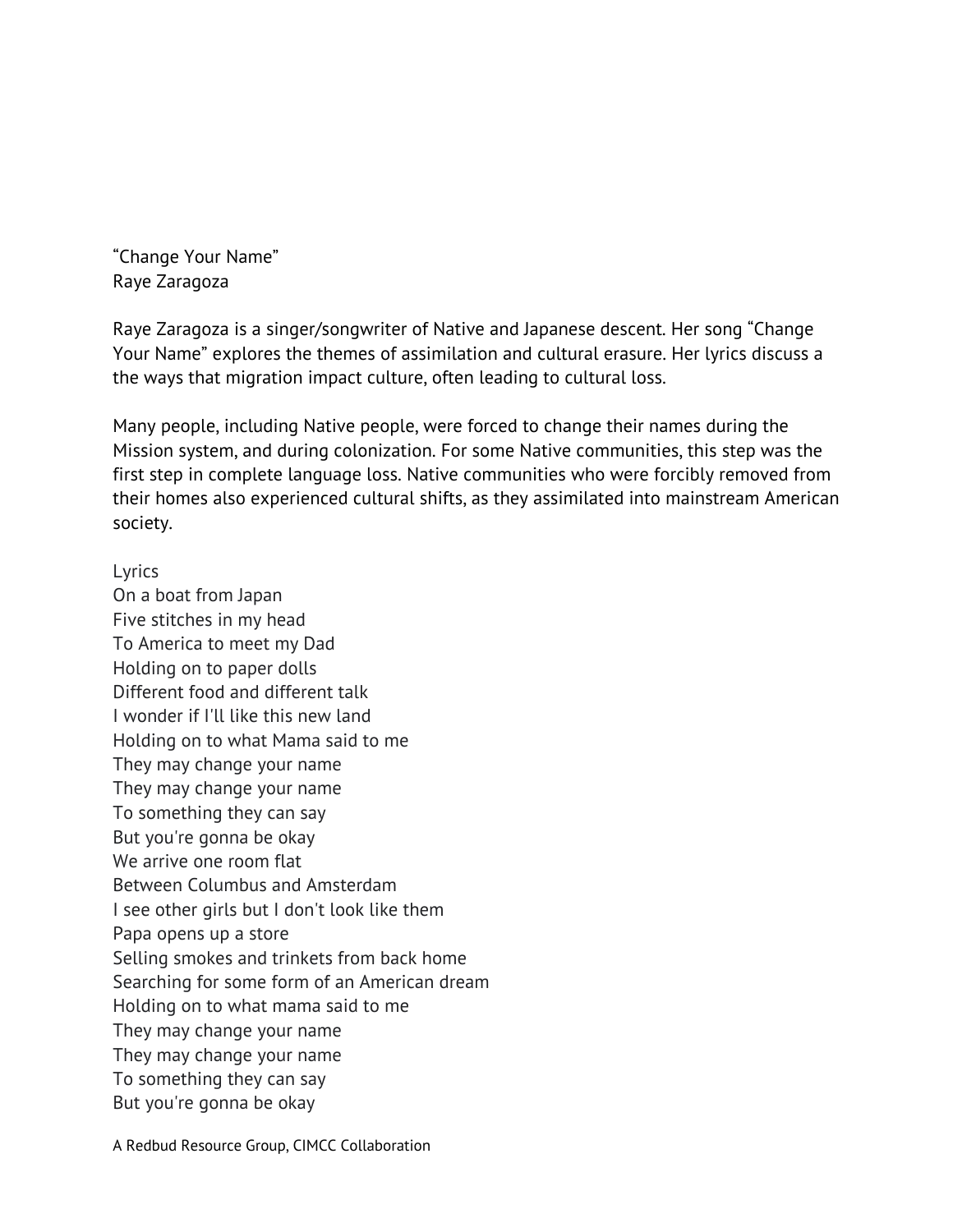They may call your names We'll make it anyway They can't change your ways They may change your name But you're the same to me You're the same to me You're the same to me We'll call you Shirley They may change your name They may change your name To something they can say But you're gonna be okay They may call your names We'll make it anyway They can't change your ways They may change your name